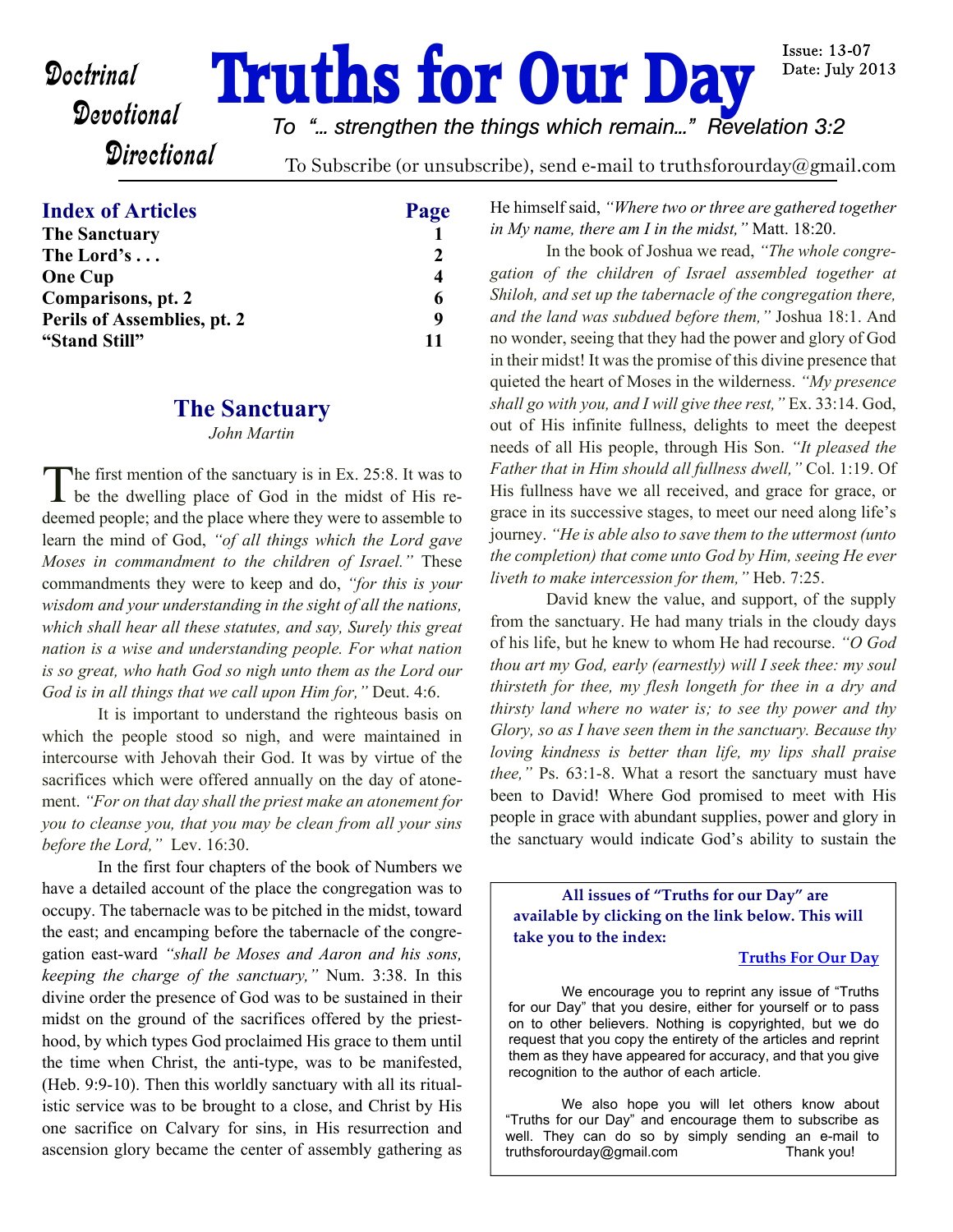thirsting soul. God's power in the material creation, as in a storm, might well cause the stoutest heart to tremble. (See Job 37:1-5). In the sanctuary, on the ground of redemption, we see His power or ability, actuated by loving kindness, to sustain and strengthen in the hour of trial and felt need. *"Strength and beauty are in the sanctuary,"* Ps. 91:6, strength imparted for testimony, and beauty conferred upon us, beauty of character so that we become like Christ, meek, lowly, and long suffering. It is well for us to draw grace to help in time of need from the sanctuary, Heb.4:16. Paul in his trial before king Agrippa testified, *"Having therefore obtained help from God, I continue until this day, witnessing both to small and great, that Christ should suffer, and that He should be the first that should rise from the dead and shew light unto the people, and to the Gentiles,"* Acts 26:22-23.

If we allow our minds to be taken up with things on the earth, such as the prosperity of the ungodly, and to covet their wealth and ostentation of living, we will become very miserable and unhappy, like the writer of Ps. 73. He however regained his footing, *"I went into the sanctuary of God; then understood I their end. Surely thou didst set them in slippery places: thou castest them down into destruction."* When we look at things from the light of the sanctuary we see that the most favored unbelievers shall perish, that the wrath of God abides on them. We no longer envy the foolish who live without Christ, and without God in the world. The Psalmist realized the good of drawing nigh to God: when we draw nigh to God He draws nigh to us, Jms.4:8.

*"They have seen thy goings O God, even the goings of my God, my King, in the sanctuary,"* Ps. 68:24. This may refer to the triumphal procession of the ark, (Num. 10:35- 36), with the presence of God in front, and all the tribes in order following with praise and prayer, *"O God thou art terrible out of thy holy places: the God of Israel is He that giveth strength and power unto His people. Blessed be God."* This would correspond with what we have in the Acts, giving the Church in its unity and order; and the great power which attended the ministry of the apostles. What a glorious triumph we see in the whole of Paul's life and testimony! The Lord Jesus Christ was honored: and Paul could say, *"Be ye followers of me, even as I am also of Christ.*" Like those in the Psalm, he abounded in prayer and thanksgiving unto God. *"Thanks be unto God, which always causeth us to triumph in Christ, and maketh manifest the savor of His knowledge by us in every place,"* 2 Cor. 2:14.

In the material creation the powerful lightning is accompanied by thunder, so in a spiritual manner we may see the power of God accompanying the preaching of the Gospel. *"Our Gospel came not unto you in word only, but also in power, even in the Holy Ghost, and in much assurance, as ye know what manner of men we were among you for your sake,"* 1 Thess. 1:4. Let us pray much that power may accompany the preaching of the Gospel. The apostle by experience knew the value of the sanctuary, when he asked the prayers of the Assembly. *"Finally, brethren, pray for us, that the word of the Lord may have free course and be glorified, even as it is with you,"* 2 Thess.3:1.

**The Law begins with commands and ends with blessings; but the blessings are fruit upon lofty branches, which fallen man can never reach: he cannot and will not climb the tree. The Gospel, on the contrary, begins with promises; and promises give birth to precepts. The Law demands justice; the Gospel delights in mercy through satisfied justice. Moses blesses the lawdoer; Jesus pardons the guilty and saves the lost. R. C. Chapman** 

> **The Lord's . . .** *F. G. Watson* 1 Corinthians 11:26

**The Lord's Death** 1 Corinthians 11:26 When speaking of the Lord's death we need to be very guarded in our language, lest in seeking to extol it we use language unworthy of it. Though His death was a real death, yet it was different to any other death. Death only claims our friends when, unsuccessfully, all has been done in human power to forestall it. At Calvary, death had to stand aside and respectfully wait till the Lord Jesus delivered up His spirit voluntarily; His death was a willing sacrifice for sin, for He said: *"No man taketh my life from me. I lay it down of Myself. I have power to lay it down, and I have power to take it again"* (John 10:18). Some say it was a martyr's death. Martyrs die when they can save their lives only by violating their conscience, and a full reward will be theirs. But our blessed Lord said, *"I could now pray my Father and He shall presently give me more than twelve legions of angels"* (Matt. 26:53). He had the power to deliver Himself from His enemies but He went as a lamb to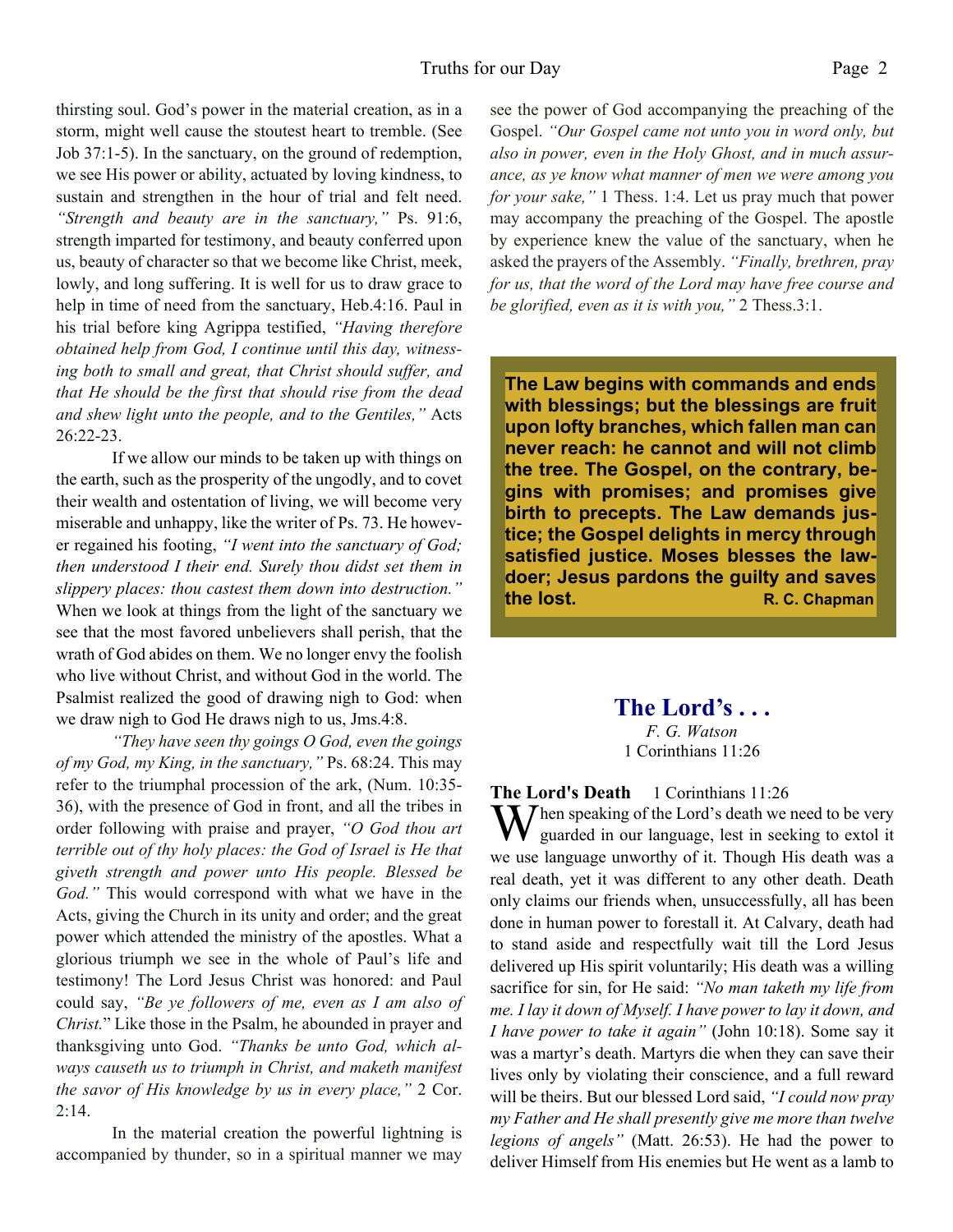the slaughter. His death was a voluntary offering of Himself for our sins.

#### **The Lord's Table** 1 Corinthians 10:21

The table speaks of feeding and communion. What a happy time it is in an orderly family, when after the varied experiences of the day, they are all gathered around the family table, and as they eat together they share with each other the joys and trials of the day! No table can be spread apart from death. Seed has fallen into the ground and died, or a life has been taken, in order to provide the meal, so the Lord's table is the result of His death; it is never called the Father's table. All who are saved began to feed at the Father's table the day they were saved, for that table is the Word of God on which every Christian feeds. It is his privilege to feed at that table every day since he became his Father's child. Many a child has been sent away from his father's table to get his hands and face washed; so for the lack of a visit to the laver we often fail to find food for our soul when we come to the Word. However, it is our privilege to feed there and it is to our shame if we are sent away empty.

The Lord's table is not our table. Every married man has a table of which he is the head, and is responsible for its providing and for the conduct at it. To that table he is free to invite whomsoever he likes with two exceptions. In 2 John 10 we read, *"If there come any unto you and bring not this doctrine, receive him not into your house neither bid him God's speed"*—that would refer to those spreading evil doctrine that is destructive to the faith. In 1 Cor. 5:11, we read of certain persons *"with such an one no not to eat."* These persons are any who have been put away from the assembly for sin. Some may say that that attitude savors of the Pharisee, for the Word says *"If thine enemy hunger, feed him."* We could minister to his needs if hungry, but we cannot sit and eat with such an one lest our action hinder the desired effect of the discipline. Apart from these two exceptions, the head of a house may invite whom he chooses to his table. It would be very much out of place for a guest at that table to start asking others to it; in like manner, since we are guests at the Lord's table, His will should rule and all there should be in subjection to Him, and it is equally out of place for any to invite others to His table. Our responsibility is to bring the Word of our Lord and Master to bear upon others that they may see their responsibility to obey His command also.

#### **The Lord's Supper** 1 Corinthians 11:20

The Lord's supper is connected with the Lord's table. The

marginal rendering of this Scripture is *"Ye cannot eat the Lord's supper."* That is, they were so far away from God and in such a state of soul, that God could not recognize it as the Lord's supper at all. The supper speaks of communion. How necessary that we be in a state of soul to commune with our blessed Lord at His table! Then we shall discern

#### **The Lord's Body** 1 Corinthians 11:29

This, in the first instance, speaks of that earthly body with which God prepared Him and in which He bore our sins on the tree. Alas, how often we go to the Lord's supper and keep the Lord's supper but fail to really get a sight of His body! However, 1 Cor. 10:17 would surely give us the thought of His mystical body as well. *"We being many are one bread and one body."* This suggests that the bread on the table should remind us that we are one with every saint and that while there is no Scripture for them to be brought to the Lord's table while still in an unscriptural position, yet it is our duty to bring before them their responsibility to obey our common Lord.

#### **The Lord's Day** Revelation 1:10

This speaks of the day on which the Lord's supper should be observed. It is not the Sabbath and is never called 'the Christian Sabbath'. Nevertheless, being the Lord's Day it should be set apart for Him as much as possible; all duties which can be taken care of beforehand should be looked after, in order that the Lord's Day may be devoted as completely as possible to Him. It should not be turned into a day for picnics or visiting other than will be for His glory. This day is so misused today by the world, that God's people are in danger of being drawn into the same ways; God is robbed and we love the spiritual blessing that the day should bring to us. May we know more of what it is to be in the Spirit on the Lord's Day.

WIS Nov. 1943

**If we act only because our path is clear of difficulty, this is not Faith. Faith acts upon God's Word whatever the difficulty; and to walk by faith brings highest glory to God; but it is a crucifying the flesh.**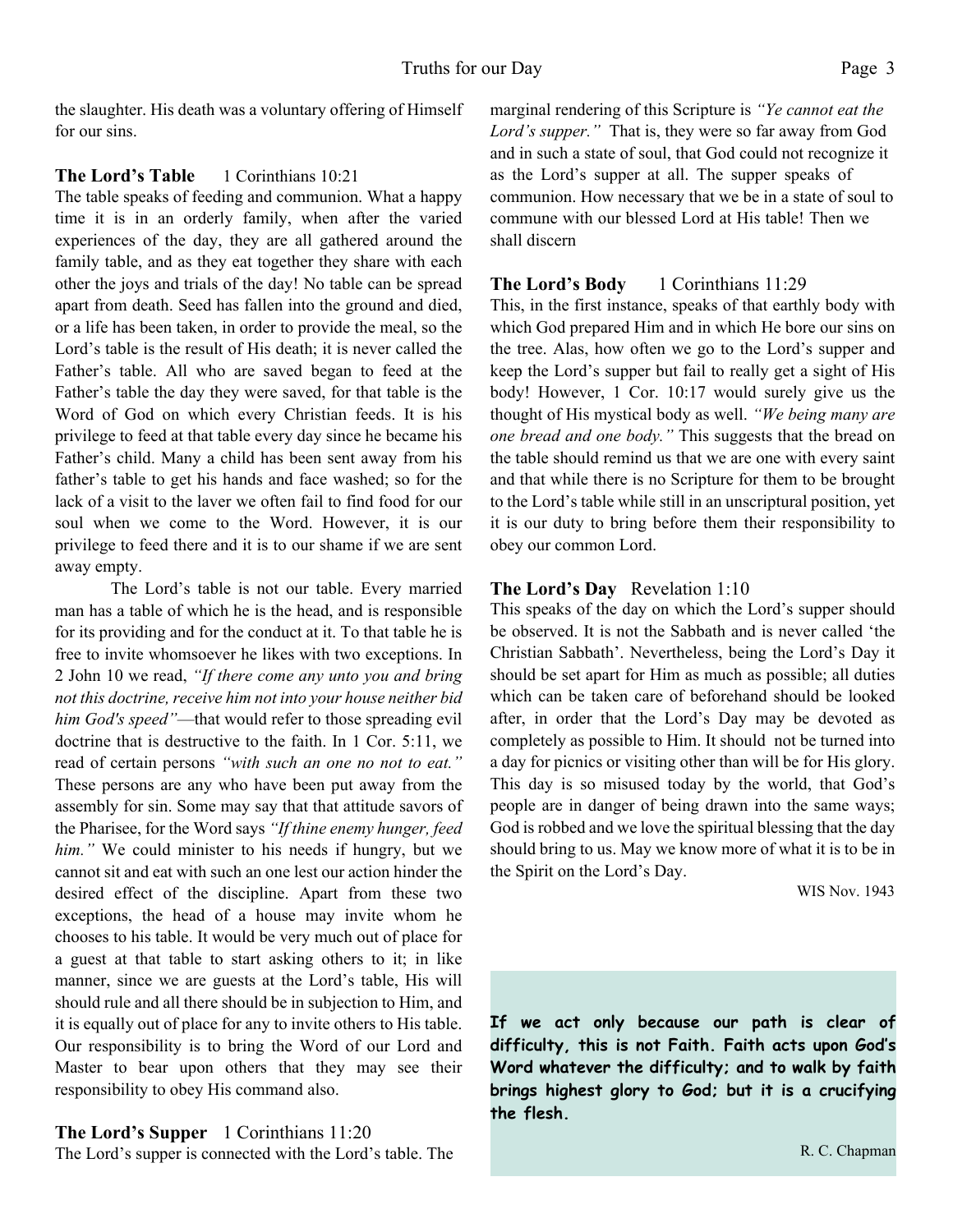### **One Cup**

#### *Larry Steers*

The exercise in writing this article is to consider recent<br>issues relative to the cup used at the Lord's supper. he exercise in writing this article is to consider recent Concern has been expressed regarding the use of the common communion cup. Specifically, is it possible to contact contagion from the use of one cup? At times this discussion has reached an emotional level rather than a calm, quiet consideration and searching of the Word of God. We must set aside our prejudices and fears and accept what God says in His Word.

We are living in days when truths which have been taught since assemblies were first planted in North America are being questioned. New ideas quickly gain popularity and are embraced. When we begin to alter what our fathers in the faith have established it is essential to carefully and prayerfully search the scriptures. The Holy Spirit will guide us in this search and enlighten us but we must set aside personal intolerance and pre conceived ideas and submit to Divine enlightenment.

How precious and meaningful it is for saints in assembly fellowship when they gather around our unseen but present Lord to keep His word, *"This do in remembrance of me"* (1 Cor.11:24). One bread and one cup set before them each first day of the week (Acts 20:7) directs their meditation in a powerful way to the person of the Lord and to His sufferings on the cross. Together and in a spirit of worship they individually break from the bread and drink from the cup.

These are priceless moments during our brief sojourn here. There is a deep spiritual significance relative to the one cup.

Let us first re-visit the Upper Room for a few brief moments.

Our Lord gave instructions to two of His disciples to prepare the Upper Room for the Passover. He expressed what was upon His heart *"With desire I have desired to eat this Passover with you before I suffer"* (Luke 22:15). This would be the last time He would sup with these men before the cross. The deep anguish of the garden and the shadows of Calvary's darkness were before Him. How little comprehension seemed to permeate their understanding of these words "Before I suffer".

Traditionally there are four cups associated with the Seder meal. Some suggest that these were introduced at a latter date. There was no cup used at the Passover in the land of Egypt. In scripture no Passover cup is referred to until Luke 22:17. The cup in this reference was a Passover cup. The words of the Lord when passing this cup to His disciples are enlightening. Luke tells us "He took the cup" (v.17). Cup is a singular noun. He took one cup. Notice the Lord's instructions, *"Take this and divide it among vourselves* " v. 17. The singular pronoun "it" refers to the singular noun "cup." The disciples gathered with the Lord in the Upper Room had no hesitation sharing this Passover cup. A common cup would not be uncommon to them.

The Passover ends in Luke 22:18. The words "after supper" (Luke 22:20) refer to the Passover, and thus indicate that this Supper was instituted after the Passover had been observed.

The Lord knew in His own heart that these moments in the Upper Room would embrace far more than the Passover. After the Passover had been observed the Lord set bread and a cup before them. This represented a unique act, distinct from any previous Passover which they had ever witnessed. He took the bread and gave thanks saying *"This is my body which is given for you, this do in remembrance of Me"* (Luke 22:19). He then took the cup and gave thanks for it with the words *"This cup is the new testament in my blood which is shed for you"* (Luke 22:20).

While those men had little depth of discernment at that moment, we are surely allowed to appreciate the spirit of understanding and worship which would permeate the room the first time after His death, resurrection, and ascension when they sat together and contemplated the bread and the cup. Perhaps we are not remiss to suggest that tears would flow and the hearts were touched as intelligent worship arose to the ascended Lord in Heaven. While He was bodily present in that Upper Room at the institution of the supper, each succeeding first day of the week they would have a deep, precious sense of His unseen presence. It is the Lord's Supper and He is present when His people gather to remember Him..

During that Passover night in the land of Egypt the lamb was slain and the blood applied to the door posts and to the lintel (Exodus 12:22). There are eight recorded Passovers in the Bible where details of its observance are given. Never was the blood applied again as it had been in the land of Egypt. This would remind us that *"once in the end of the world (ages) hath He appeared to put away sin by the sacrifice of Himself"* (Hebrews 9:26). His precious blood was shed once. One cup reminds us of that once for all shedding of blood as the foundation of communion with the Lord and with others as each partakes of the one cup. One cup is a clear statement of that which binds those together who partake of it.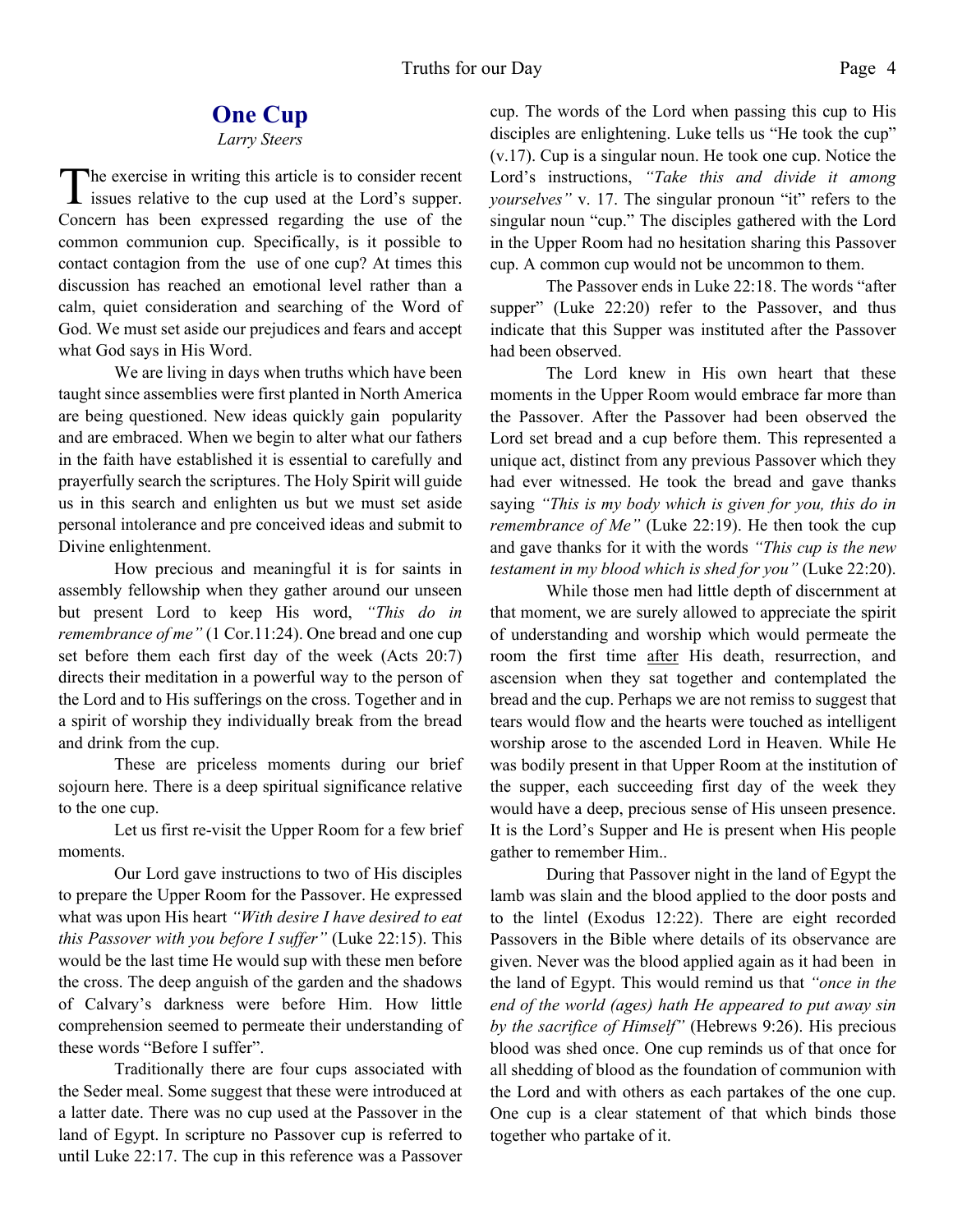There are eleven references in the scriptures referring to the cup relative to the Lord's Supper. They are listed here:

- 1. Matt. 26:27 where "cup" is singular. The Lord said "drink ye all of it." "It" is a singular pronoun referring to the one cup.
- 2. Mark 14:23 "cup" is singular. "they all drank of it" "It" is a singular pronoun referring to the cup. The disciples drank from a common cup. "It" appears twice in this verse.
- 3. Luke 22:20 "cup" is singular and is repeated twice.
- 4.1Cor.10:16 "cup" is singular
- 5.1Cor. 10:21 "cup of the Lord" Cup is singular
- 6.1Cor. 11:25 "He took the cup" and "this cup is the new testament in my blood" Twice "cup" is singular
- 7. 1Cor. 11:26 "drink this cup" Again cup is singular.
- 8. 1Cor. 11:27 "cup" is singular
- 9. 1Cor. 11:28 "cup" is singular

These verses clearly teach that the Lord took one cup, gave thanks for one cup, commanded His disciples to drink from that one cup. They responded and drank from one cup.

Notice again that in 1 Cor. 10:16, the cup is singular. Here it is called by the Holy Spirit *"the cup of blessing."* This speaks to the believer's heart of all the rich blessings of redemption possessed because of the death of Christ. How unmeasurably vast is the love, grace and mercy of God in providing blessings which believers possess eternally through the shedding of the precious blood of Christ (1 John 1:7).

 In 1 Cor. 10 the cup is mentioned first but in chapter 11 the bread is considered by the Holy Spirit before the cup. Chapter 11 is the historical order of introduction in the Upper Room. The order is reversed in chapter 10 as the emphasis there is the basis of our fellowship with God and with each believer present at the Lord's Supper. To "bless" (eulogeo) (1 Cor.10:16) the cup is to speak well of, with appreciation and worship for its significance.

 Wondrous words are recorded *"is it not the communion of the blood of Christ?"* (1 Cor. 10:16). Communion (koinonos) means "having in common." This word indicates the vast fullness of the common redemption which is the possession of each of the gathered Saints. Our association together is firmly founded on what the cup clearly reminds us of. It is a memorial of *"the new testament in My blood"* (1 Cor.11:25).

 All believers partaking of the one cup makes a clear statement that all share in the one shedding of our Lord's precious blood. Multiple cups set aside this great doctrinal significance of fellowship and communion. A. G. Clarke writes in "Church Practice and Doctrine" on page 137, "the modern practice of individual cups however quite destroys the significance of the supper as a communion." The unity and oneness of the Assembly is clearly taught by all partaking of the common cup.

 Some believers have concerns about the use of a common cup. They feel that there is a possibility of contracting disease when a cup is shared. We do understand their concerns. To these saints we would suggest the following: firstly, that they consider prayerfully the scriptures and their meaning as indicated above. The Word of God must have priority over our thoughts and feelings. Also, many studies have been done on the use of a common cup. The results of these studies varies both for and against, depending much on the bias and religious background of the authors. One study concluded, "It happens that the common communion cup is the most germ free thing available to us". A UK study in 1989 stated "one episode of disease attributed to the shared communion cup has never been reported".

 The prestigious "American Journal of Infection Control" stated "the risk of infectious disease by a common cup is very low" (Oct. 1998, Vol. 26 #5) and again in the same article "no documented transmission of any infectious disease has been traced to the use of a common communion cup".

 During the years when certain diseases like polio and TB were prevalent and were contacted by many, the brethren still used one cup. In one assembly known to us, a brother had HIV. The brethren carefully arranged for him to receive the cup last. In other cases one would consider their fellow believers and if they had the flu perhaps bed rest would be best, or if they had a cold sore they might consider abstaining from the cup. However alert brethren would notice this and take the cup to them last.

 There is a far greater possibility of contacting disease by simply touching a door knob, shaking hands, toileting and not washing your hands, from air borne virus and bacteria, from a kiss or from improper handling of food. The Lord's work often demands one to visit saint and sinner in hospitals or those who are at home with serious illness. There is inherent danger in all of these activities. But we trust the Lord to preserve us so that the visit would be a blessing to those laid aside.

Faith places confidence in the Word of God. David wrote *"How excellent is thy loving kindness O God! Therefore the children of men put their trust under the*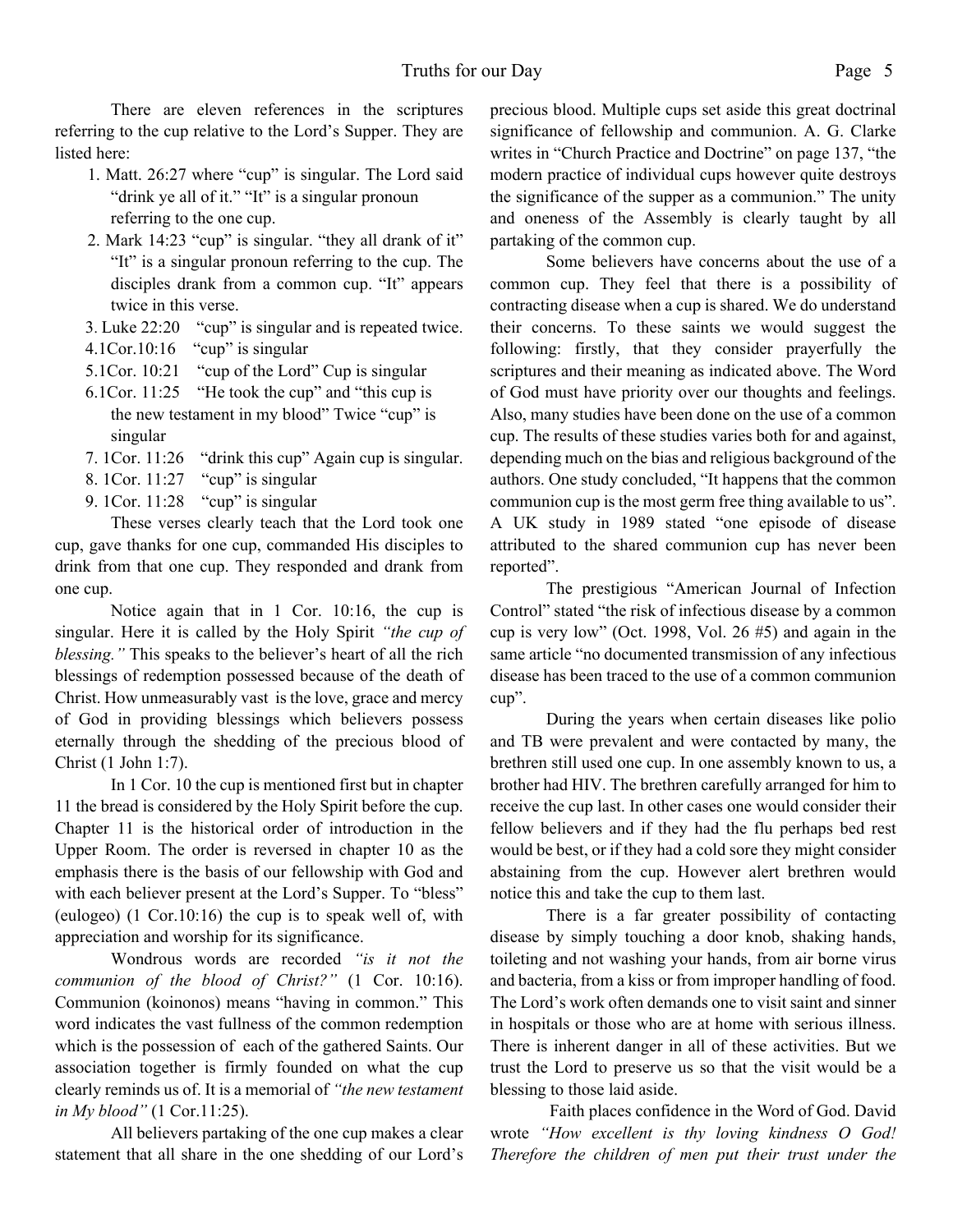*shadow of thy wings"* (Psa.36:7). To be *"under the shadow of thy wings"* implies nearness, contemplation, worship and protection. When saints gather in response to His command *"this do ye as oft as ye drink it in remembrance of me"* (1 Cor. 11:24), faith embraces the preservation of His omnipotent power. The cup speaks loudly of our oneness with each believer present manifest by all drinking from the one cup.

 As we sit *"down under his shadow with great delight"* (Song 2:3), contemplating the significance of the bread and the one cup we rejoice that *"his fruit was sweet to my taste"* (Song 2:3) .

> Edward Denny would remind us: Though unseen, be ever near us With the still small voice of love, Whispering words of peace to cheer us,

Every doubt and fear remove.

The years have taught me many things, But none so sure as this; That shelter, solace, joy and strength, Are always where God is.

### **Comparisons, pt. 2**

*Robert Surgenor*

#### **Haggai and Zechariah**

In the second year of Darius' reign the Lord stirred up two<br>mighty men, Haggai and Zechariah. Men with a n the second year of Darius' reign the Lord stirred up two challenging message from God. Zechariah, being the younger man, had a message of hope. He spoke of the coming of Messiah, and the reign that was to be His on earth, when the Millennial Temple would be built and all nations would come to acknowledge Him as King of kings and Lord of lords. A glorious time, when Israel would be the head of the nations and not the tail.

Needless to say, Haggai's message was far different. His ministry lasted only about four months. He was an older man, and seemed to come on the scene out of nowhere. His message was one of a very challenging nature. He was exceedingly blunt. There was no "political correctness" about this man whatsoever! He told it as it was.

Haggai was exceedingly disturbed over the complacency of the people, and their manifested indifference to the house of God. Ezra 5:1 records that they prophesied in the name of the God of Israel. That term, "the God of Israel" is only found once in the NT. (Matt. 15:31), but is found at least 87 times in the OT. You will find that expression seven times in the Book of Ezra, and it seems to me to be connected with the testimony of the nation. The testimony in Ezra is being revived after 70 years of desolation. Thus, these two mighty men prophesied in regards to the divine testimony.

When Haggai confronts the nation, he does it with a number of proclamations.

He exposes their excuse for not working on the temple (Hag. 1:2).

He exposes their wayward ways (Hag. 1:4).

He exposes why they were poor (Hag. 1:5, 6, 9).

He exhorts them to work (Hag. 1:8).

He encourages them that the Lord was with them (1:13).

He exhorts them to be strong (Hag 2:4).

He enlightens them that the Spirit remained among them (Hag.2:5).

He tells of the future judgments and glories of Messiah (Hag.2:6-9).

This man's ministry was tremendous. I wonder how many of us today could survive ministry of such nature. We are living in a day of pride, thus, as they say in West Virginia, we wear our feelings on our cuffs. In other words, we are very touchy, and easily offended. Haggai's ministry was VERY offensive! Let's examine some of his points.

In Haggai 1:1, we read, *"In the sixth month, in the first day of the month, came the word of the Lord by Haggai the prophet unto Zerubbabel the governor of Judah, and to Joshua the high priest saying, "Thus speaketh the LORD of hosts, saying, This people say, The time is not come, the time that the Lord's house should be built.""*

Notice that Haggai challenged the two most responsible men of that day, the governor and the high priest. Thus, both the governmental and the religious side of the nation were addressed. Haggai informs these two leaders of the weak excuse of the people for not building God's house, "the time is not come." Well, when did they think that the time would ever come? Their excuse was weak. Oh yes, they had much time to fancy up their own homes, but no time to work on God's house. They were very good at putting necessary things off. There used to be a popular saying in Venezuela, "Never do today what you can do tomorrow."

I wonder what their excuses were, to say that it was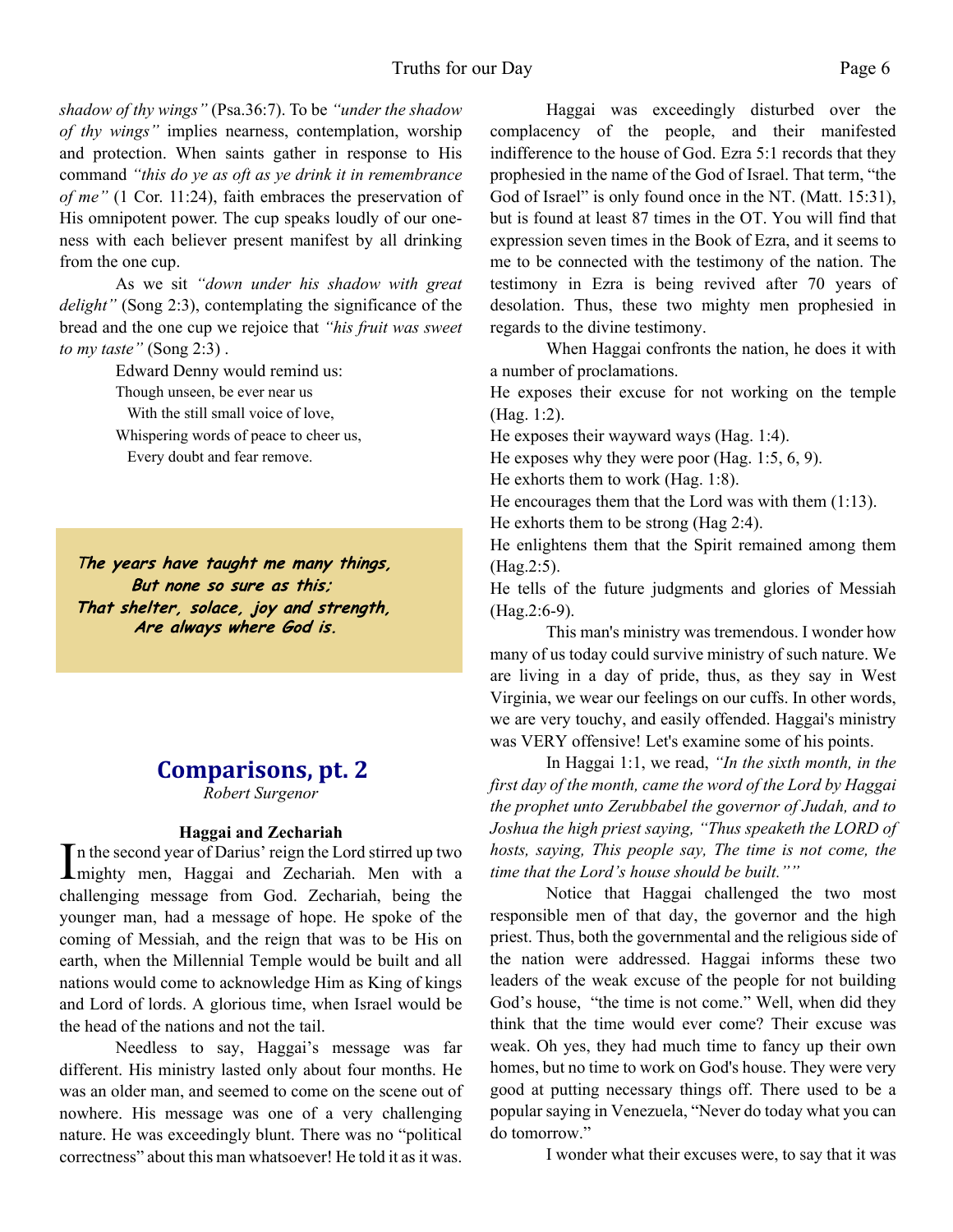not the time to build? It may be conjecture, but could I suggest a few things that may have served as an excuse? Allow me. "Well you know, we are impoverished, and the temple materials are costly, so let's wait until we are a little richer," Or could it have been this? "We are few in number, so let's wait until some of the children grow up to help us." Or, "You know that the neighbors are very much opposed, and to start the work at this point will only stir them up as in former days."

When the Lord examined the Church of Ephesus, He rebuked them because they had left their first love (Rev. 2:4), and it would seem that we have the same situation here. They had lost heart through a cooling of their affections to the Lord. They had become a self-pleasing, and self-seeking people. How dangerous are the cooling of the affections to the Lord and to His testimony. May the Lord preserve us from this, and keep us near His precious, wounded side.

Haggai continues. *"Is it time for you, O ye, to dwell in your cieled houses, and this house lie waste?"* (vs.4). Ah, let's enjoy ourselves, let's take life easy. Let's sit in the recliner and enjoy the work we have accomplished on our fancy homes. Ah yes, and there lies the house of God in a disgraceful condition. Sixteen years ago the foundation was laid, and then the brush and the weeds took over. What a disgrace! What a lowering of the testimony. How happy this attitude must have made their adversaries.

However, even though their homes were fancy, yet beneath the surface things were not as prosperous as one may have believed. God's frown was upon them, and there had been crop failures, and food was not as plentiful as in former days. Clothing had become more scarce. What was the problem? Haggai gave them the answer. *"Ye looked for much, and, lo, it came to little; and when ye brought it home, I did blow upon it. Why? saith the LORD of hosts. Because of Mine house that is waste, and ye run every man unto his own house. Therefore the heaven over you is stayed from dew, and the earth is stayed from her fruit. And I called for a drought upon the land, and upon the mountains, and upon the corn, and upon the new wine, and upon the oil, and upon that which the ground bringeth forth, and upon men, and upon cattle, and upon all the labour of the hands"* (Hag. 1:9-11). *"Whatsoever a man soweth, that shall he also reap"* (Gal. 6:7).

#### **Giving God First Place**

Now this same principle carries over to our day. If we do not give God first place in our lives, we cannot expect to prosper. I have never yet met a godly saint who has, throughout their Christian life, sought first the kingdom of God and His righteousness, being void of peace and joy unspeakable. I have never yet met such an one who has had difficulties that they could not conquer. The words of our Lord are true; *"Seek ye first the kingdom of God, and His righteousness; and all these things shall be added unto you"* (Matt. 6:33). Now what are, "these things" refering to? Why they are the things previously mentioned in Matthew 6, namely, food and raiment.

Coming to the world, what are their priorities? Well, the Lord has them listed for us. They lay up for themselves treasures upon earth (Matt. 6:19). Money! Money! They believe that with money, one can buy whatever they want. They believe that money is power! Those who have money can manipulate others. They even erroneously believe that money can buy them happiness.

The world also has other priorities. He tells His own; *"Take no thought for your life, what ye shall eat, or what ye shall drink; nor yet for your body, what ye shall put on. Is not the life more than meat, and the body than raiment?"* (Matt. 6:25). He is telling them just what the world seeks. Those things are the big things in life for the unsaved. Look at the millions in this present world and to them the paramount thing in this life is, what am I going to eat, and what am I going to wear? This is their concern, this is their whole life.

A lady may have a wardrobe full of dresses, but at the department store she sees one that catches her eye. It appeals very strongly to her and she thinks that it will make an impression on her friends. She has dozens of dresses and only one body, yet her mind has no rest until she purchases that particular dress. Does she need it? Not at all, but she craves it. It is like an opium driving her to despair unless she buys it. That is her life.

Now the Christian is to be different. Naturally they desire to be well clothed and also to eat well, but these are not obsessions in their life. They seek more important things. They seek the interests of God, and in doing so, God graciously supplies them with all the necessary things of life. A godly saint does not fret and worry about money. He does not worry from where his next meal is coming, nor does he worry if he will have enough clothing through life. His priorities are not on temporal things.

These folks in Zerubbabel's day were acting like the Gentiles. They were all concerned about their houses, their food, and their clothing, while the house of God lay waste.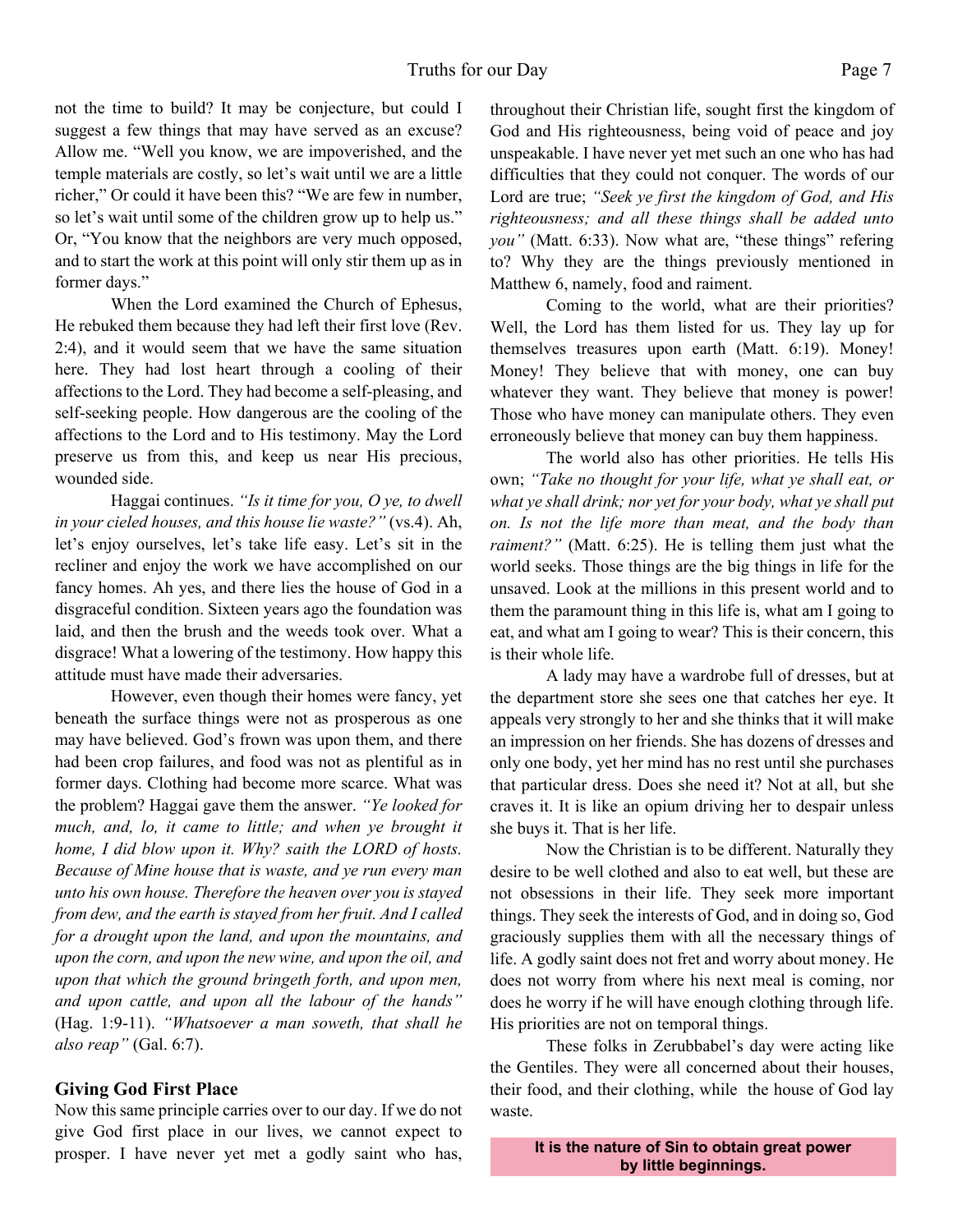#### **The People Revived**

Consequently, the things that had become priorities in their life, God began to remove them. Food and clothing became scarce, and Haggai made them all aware just why they had come into such dire straits, they had forsaken the house of their God.

He challenges them to consider their ways (Hag.1:5,7). He mentions "The Lord of hosts," four times, indicating the almighty power of God to control and accomplish all things in whatsoever He pleased.

The result of Haggai's message was tremendous. *"Then Zerubbabel the son of Shealtiel, and Joshua the son of Josedech, the high priest, with all the remnant of the people, obeyed the voice of the LORD their God, and the words of Haggai the prophet, as the LORD their God had sent him, and the people did fear before the LORD. Then spake Haggai the LORD'S messenger in the LORD'S message unto the people, saying, I am with you, saith the LORD. And the LORD stirred up the spirit of Zerubbabel the son of Shealtiel, governor of Judah, and the spirit of Joshua the son of Josedech, the high priest, and the spirit of all the remnant of the people; and they came and did work in the house of the LORD of hosts, their God, in the four and twentieth day of the sixth month, in the second year of Darius the king"* (Hag.1:12-15).

Isn't that tremendous? What an awakening! What a change! They *"obeyed the voice of the LORD their God."* They recognized the fact that God had sent Haggai with a message just for them, and they favorably responded. He had told them that they were running here and running there, seeking their own interests, but that now was the time for them to get out of their houses and go up to the mountain and harvest wood for the house of God, and bring it and get busy and build! He was also careful to mention that if they obeyed, then the LORD would take pleasure in it and be glorified (Hag.1:8).

One month and twenty-one days later, Haggai prophesied again. *"In the seventh month, in the one and twentieth day of the month, came the word of the LORD by the prophet Haggai, saying, Speak now to Zerubbabel the son of Shealtiel, governor of Judah, and to Joshua the son of Josedech, the high priest, and to the residue of the people, saying, Who is left among you that saw this house in her first glory? and how do ye see it now? is it not in your eyes in comparison of it as nothing? Yet now be strong, O Zerubbabel, saith the LORD; and be strong, O Joshua, son of Josedech, the high priest; and be strong, all ye people of the land, saith the LORD, and work: for I am with you, saith the LORD of hosts: According to the word that I covenanted* *with you when ye came out of Egypt, so My Spirit remaineth among you: fear ye not. For thus saith the LORD of hosts; Yet once, it is a little while, and I will shake the heavens, and the earth, and the sea, and the dry land; And I will shake all nations, and the desire of all nations shall come: and I will fill this house with glory, saith the LORD of hosts. The silver is Mine, and the gold is Mine, saith the LORD of hosts. The glory of this latter house shall be greater than of the former, saith the LORD of hosts: and in this place will I give peace, saith the LORD of hosts"* (Hag. 2:1-9).

This article was written because of the verse in bold letters that you have just read. Haggai is referring to an incident recorded in Ezra 3:10-13. *"And when the builders laid the foundation of the temple of the LORD, they set the priests in their apparel with trumpets, and the Levites the sons of Asaph with cymbals, to praise the LORD, after the ordinance of David king of Israel. And they sang together by course in praising and giving thanks unto the LORD; because He is good, for His mercy endureth for ever toward Israel. And all the people shouted with a great shout, when they praised the LORD, because the foundation of the house of the LORD was laid. But many of the priests and Levites and chief of the fathers, who were ancient men, that had seen the first house, when the foundation of this house was laid before their eyes, wept with a loud voice; and many shouted aloud for joy: So that the people could not discern the noise of the shout of joy from the noise of the weeping of the people: for the people shouted with a loud shout, and the noise was heard afar off."*

Notice, the ancient men wept, but others shouted for joy. Why the difference? Well, you see, those older men had seen the splendor and greatness of Solomon's Temple, and the younger men hadn't. Just consider Solomon's Temple for a moment.

The temple of Solomon required  $7\frac{1}{2}$  years to construct and the efforts of about 180,000 laborers, (1 Ki. 6:37-38; 5:13-15; 2 Chron. 2:17-18). Most or all of the holy vessels of gold and silver from the tabernacle were with the Ark when it was brought from the city of David to the first temple by Solomon (1 Kings 8:4). The Tabernacle had 3333 ¾ pounds of gold, valued at \$90,678,000, and 11,460 pounds of silver, valued at \$5,867,520.

The plans of Solomon's Temple were those of David, and he contributed from his own private fortune 112 tons of gold and 262 tons of silver toward its construction. The king's officers also gave 188 tons of gold, 365 tons of silver, 3,750 tons of iron, and 685 tons of bronze.

 Can you imagine the worth today of 9,600,000 ounces of gold at \$1,700 an ounce? It would comes to 16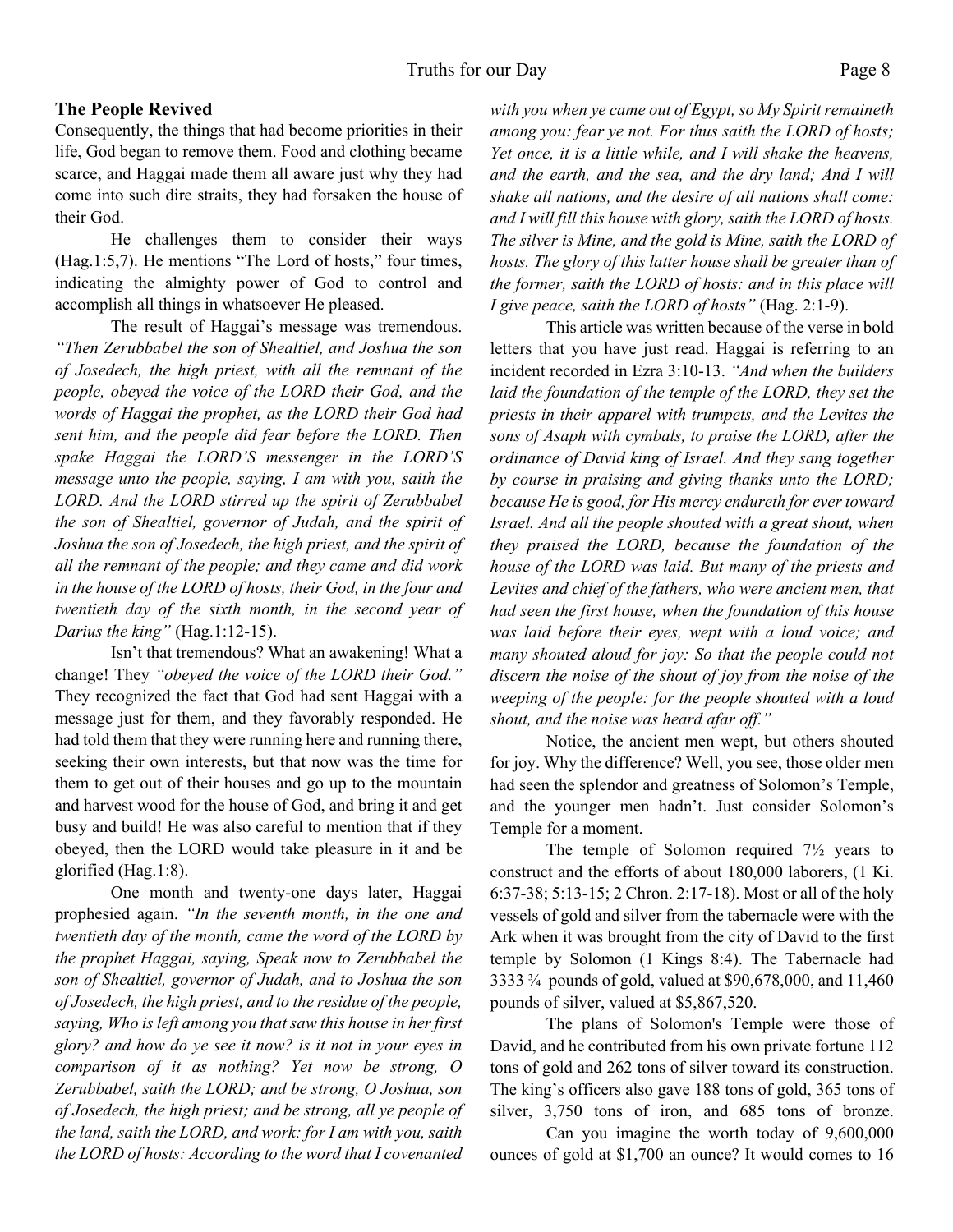billion, 320 million dollars! (\$16,320,000,000). Consider silver at \$32 per ounce, 365 tons of silver would be valued at \$373,760,000. That was the donation from David and the king's officers. If it is accurate (as some writers claim) the total amass of gold was 3750 tons, and 37,500 tons of silver. Thus we have, at today's values, \$204,000,000,000 in gold, and \$38,400,000,000 in silver, which totals \$242,400,000,000.

True, much wealth had been taken from the Temple throughout Israel's kingly-reign history, nevertheless there was a tremendous amount of splendor still left, and that is what the older men had seen in their younger days. Now that the second temple was commencing, they looked upon it in comparison as nothing, thus they wept. However, the young men thought that this was a great event and they shouted for joy.

"The good old days" will always have a tendency to discourage us, not encourage us.

Haggai had the solution to the older men's problem. Instead of them comparing the second temple with the first temple, he pointed them on to the future glory of the nation, and encouraged them to be strong, that the Lord was with them, and that His Spirit remained among them (Hag. 2:4- 5). Then he goes on to inform them that the Lord, in a coming day, will shake the heavens, the earth, the sea, and the dry land. Also, He will shake all nations, so much so, that they will have a desire to come to the city of God and to the house of God, and that the glory of the millennial temple shall be greater than the former (Hag. 2:6-9).

So let us encourage ourselves in the Lord and look up. Let us be like Abraham, who looked for a city which hath foundations, whose builder and maker is God (Heb.11:10). Brethren, the Lord is coming, and it is better on before. Let us not always be moaning how wonderful it used to be, but rather let us be constantly *"Looking unto Jesus the author and finisher of our faith; who for the joy that was set before Him endured the cross, despising the shame, and is set down at the right hand of the throne of God"* (Heb. 12:2). Let us *"be watchful, and strengthen the things which remain, that are ready to die"* (Rev.3:2). Remember, *"Every man that hath this hope in Him purifieth himself, even as He is pure"* (1 Jn. 3:3).

*Let Christ have true place—give Him the throne and He will the heart, that all else should be counted as dross compared with the excellency of knowing Him.*

## **Perils of Assemblies, pt. 2**

*William Bunting,* (Excerpted from "Spiritual Balance" )

#### **The Peril of Local Disputes**

L ocal disputes should be confined to as narrow a circle Also possible. In many cases these have their origin in petty misunderstandings and personal grievances. If not nipped in the bud they blossom out in open quarrels and broken friendships, of which we have many sad examples in Scripture. The fly in the ointment at Philippi was a difference between two sisters (Philippians 4.2.). At Corinth "jealousy and strife" (1st Corinthians 3.3) were rampant. Even Paul and Barnabas, beloved and devoted fellowlabourers, contended so sharply on one occasion that they "parted asunder one from the other" (Acts 15:39).

Disputes amongst any of God's people are much to be regretted. When, however, they involve elders, or ministering brethren who were wont to share the same platform, and especially when they end in open separation, as was the case in Acts 15**,** the issues may be very serious and far-reaching. No time should be lost, therefore, by either side in doing all possible to have fellowship restored. "A stitch in time saves nine". *"Therefore if thou bring thy gift to the altar and there rememberest that thy brother hath ought against thee; leave there thy gift before the altar, and go thy way, first be reconciled to thy brother, and then come and offer thy gift"* (Matthew 5:23, 24). No utterance of Christ perhaps requires to be more underlined today than this. We suggest that the verses should be framed and hung in every Gospel Hall.

It will be noted that in this passage it is the person addressed who has committed the trespass. In chapter 18.15, where the other person is at fault, the same course is to be pursued-*"go and tell him his fault between thee and him alone".* If there be willing minds, a true desire to understand each other, honesty in "confessing our faults one to another" (usually there are wrongs on both sides), and a bowing in humility to the claims of Christ, it is wonderful how quickly reconciliation can in most cases be effected. Should reconciliation seem to be impossible (though with Christians this should never be), see to it that so far as you are concerned you have done all that is humanly possible along the lines of Matthew 18.15-17 to gain your brother that no one who knows the full facts can say that you left any avenue towards a happy, peaceful settlement unexplored. Much, of course, depends upon the consciences of those at variance. Where the conscience is tender, one will readily confess one's fault. Where it is not, however,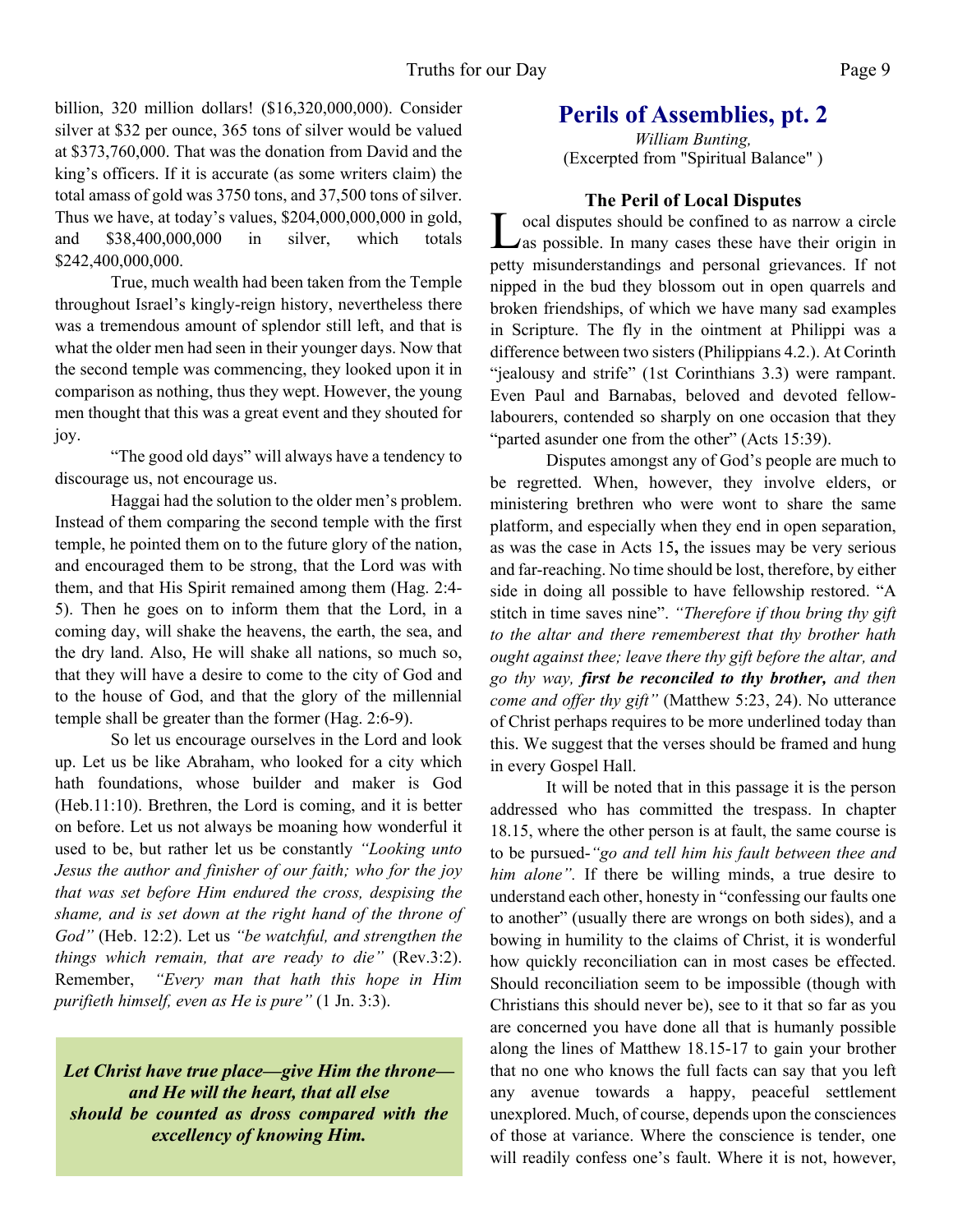there will be reluctance to admit anything, self-justification, the spirit of independence, and condemnation of opponents.

It is regrettable to have to relate that the pages of church history reveal many cases in which brethren have not done so much as even lift a little finger to remove estrangements. Grudges, instead of being judged in God's presence and put away, have been nurtured and brooded over. Charges have been made against old friends of things of which they were both ignorant and innocent, and the plain teaching of Matthew 5:23, 24 overlooked. Brethren have been ignored, their feelings trampled upon, and bitterness towards them nursed and carried down to the very grave. What weight can our public ministry have, be we ever so well taught, if in practice we be lacking of the elementary traits of civility, fair play, and consideration of others ?

Emerson well said that "what you are speaks so loudly I cannot hear what you say". It is surely a sad day when the fear of God and the common courtesies of life depart from a Christian community. The more serious aspect of the matter, however, is that the parable of the unmerciful servant (Matthew 18) teaches us that a man who is so lacking in love that he cannot forgive his fellowservant thereby proves that he himself has never experienced Divine forgiveness.

#### **Perils in the Intercommunion of Assemblies**

Regarding the fellowship of assemblies, forget not that every assembly is directly responsible to, and dependent upon, the Lord, for all its actions. Each one has scriptural authority to judge its own matters, but not the matters of other meetings, as is seen in Revelation 2 and 3. Yet mark that where evil is rebuked in one, all other churches are there called upon to give heed to the Spirit's warning. Scripture knows nothing of federating assemblies, as we have already seen, but it does teach that we should foster a close intercommunion of assemblies.

Hence as far as it is at all consistent with righteousness, let each company respect and abide by the decisions of other companies, in all matters of reception, commendation and discipline. "The words of Ephesians 4:1-3," says John Bloor, "express the Spirit's pleasing that we maintain every link that can be maintained, in face of difficulty, opposition and distress." How grieved the Lord must be therefore when some force their way in introducing things about which all are not happy, knowing full well that this will mean the forefeiture of peace and fellowship amongst God's people!

Local disputes, which was the subject of the

preceding section, should never be permitted to spread and involve other assemblies. This has been one of the great weaknesses in the Exclusive system. When a division between two companies occurs there, all other assemblies in the confederacy must 'judge the question' and decide upon which side they stand. Thus division becomes worldwide; for assembly A not only 'cuts off' assembly B, from which it has differed, but every company that agrees with assembly B; and every preacher who dares to visit assembly B, or any meeting which has sided with it, is also automatically 'cut off'. The result is that a new circle of fellowship is thereby formed. This they say must be as a matter of 'principle'. What concerns us, however, is that it is not the teaching of Scripture. "It would be well," says H. I'. Barker, "if all of us were to talk less of 'observing divine principles', and give more thought, as Paul did, to the 'keeping of the commandments of God' (1 Corinthians 7:19). . . Principles may be very nebulous; commandments are definite." Much as we value oneness of mind (1 Corinthians 1:10) our fellowship with other assemblies does not at all depend upon our seeing eye to eye with them in every particular when difficulties and disputes arise. This tendency towards Exclusivism is the parent of division, and in some quarters has wrought havoc of the intercommunion of assemblies. Guard against it.

#### **The Preciousness of an Assembly**

Even a brief consideration of the preciousness of a scripturally constituted assembly to God will impress us with the need of watchfulness against these many perils. It is called a "church of God" (Acts 20:28, etc.), having been planted by Him. It is gathered unto the Name of Christ (Matthew 18:20). The Father, the Son, and the Holy Spirit dwell in it (2 Corinthians 6:16; Matthew 18:20; 1 Corinthians 3:16). Its purchase price was the Lord's own blood, and it is the special care of the Divine Spirit (Acts 20:28). Holy angels behold with interest its order (1 Corinthians 11:10). It is God's witness in the world–"the pillar and ground of the truth" (1 Timothy 3:15), and is comparable to a vessel of the choicest metal, gold (Revelation 1:20). How great then is the sin of disowning an assembly, unless it has been incontrovertibly proven that it wilfully condones immorality or false doctrine, that it was begun in schism (Romans 16:17), or that there is clear evidence that the lampstand has been removed (Revelation 2:5)! How great too is the sin of causing trouble in, or in any way marring the peace and simple beauty of, an assembly! Not only so, but how great should be the care exercised by responsible brethren in the matter of reception